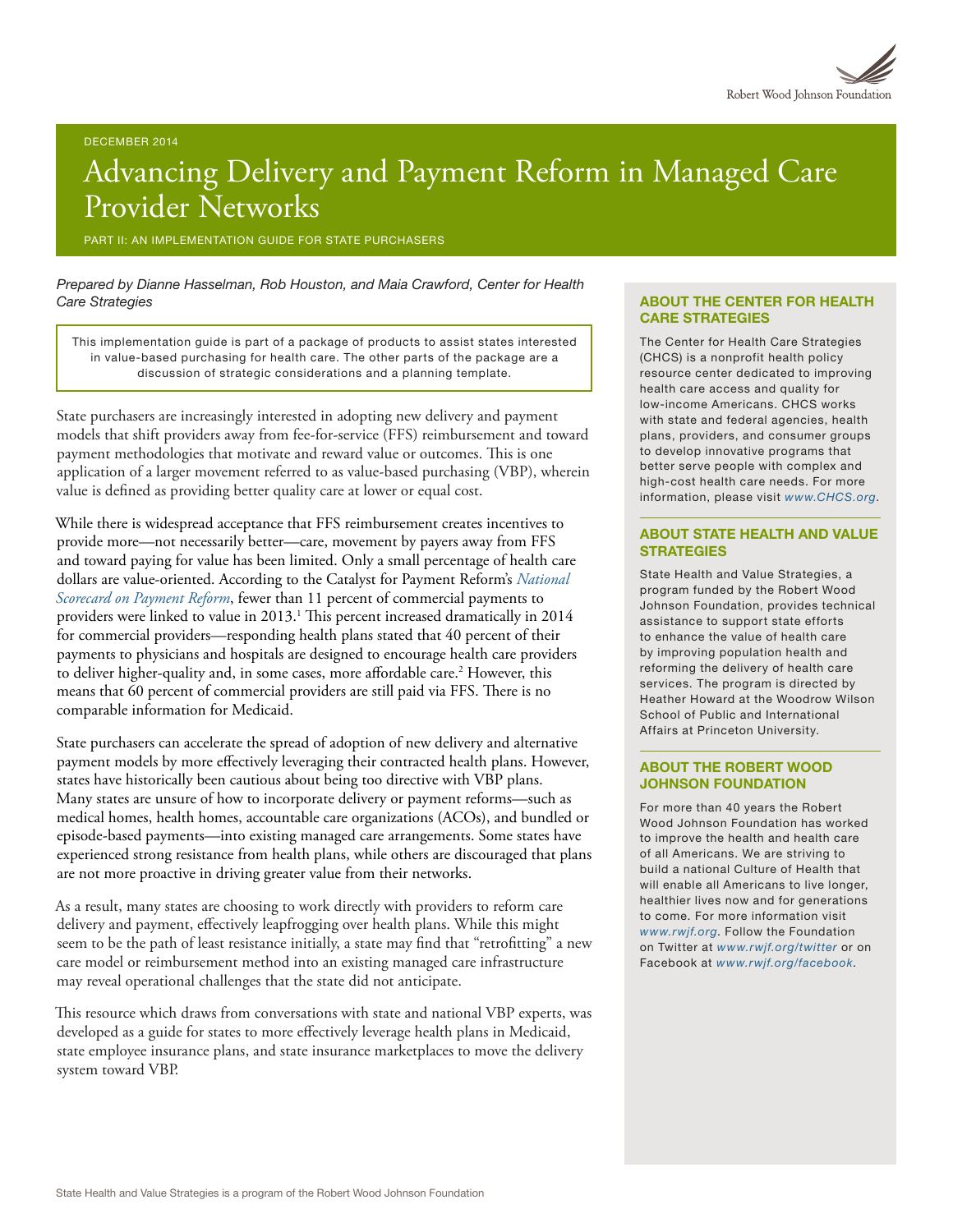## State Levers for Driving Delivery and Payment Reform Through Managed Care Plans

A state has a variety of levers it can use with health plans to advance delivery and payment reform. These levers are not mutually exclusive. States can use multiple tactics to impart VBP strategies.

§ **Use the health plan request for proposal (RFP) and contracts to identify health plans that have experience in VBP and/or will be partners in advancing delivery and payment reform.** States, such as Minnesota, Ohio, Oregon, Tennessee, and Texas, are incorporating a VBP focus into their health plan procurement strategies. Minnesota Medicaid's RFP requires plans to submit information on alternative payment reforms, such as total cost of care arrangements and other outcome-based financial incentives, used within their networks. Ohio Medicaid has incorporated Catalyst for Payment Reform's boilerplate language about alternative payment models into its health plan RFP.<sup>3</sup>

#### Procurement and Contracting Tool: Catalyst for Payment Reform

States can use boilerplate contract language from Catalyst for Payment Reform (CPR) to help develop health plan RFPs and contracts. CPR's model contract language outlines clear expectations for contracted health plans' progress on payment reform. It provides language purchasers can use to articulate their "asks" around different types of payment reforms, including value-oriented payment, price and quality transparency, and alignment with Medicare.

§ **In Oregon, the state's Public Employees' Benefit Board used its RFP to ask plans questions, including whether they would commit to a limit on the growth of health care costs to less than 4 percent;** how many of their members were currently enrolled in patient-centered primary care homes (PCPCHs); how quickly they moved members into PCPCHs; how members were moved into PCPCHs; how insurers were advancing toward and investing in PCPCHs; and how much money insurers were willing to put at risk if agreed upon benchmarks regarding linking members to PCPCHs were not met.

Similarly, Tennessee Medicaid asks bidders to describe their experience implementing innovative payment methodologies, how the plan would spread innovations to other books of business, and at what pace. In Texas, the Medicaid agency requires its plans to submit information on alternative payment structures used with providers, including the methodology and metrics used, the approximate dollar amount and number of Medicaid enrollees affected, and the process for assessing the influence of those efforts. By

requesting such information in its RFP, states achieve two objectives: (1) learning more about a health plan's experience; and (2) using the information as part of the proposal scoring/ evaluation process.

#### Assessing the Performance of Health Plans: the eValue8™ Tool

eValue8 was created by business coalitions and employers, including Marriott and General Motors, to measure and evaluate health plan performance. This tool can be used to ask health plans questions about how they control costs, reduce and eliminate waste, ensure patient safety, close gaps in care, and improve health and health care. It prepares easy-to-compare performance reports that allow purchasers to assess health care vendors on a local, regional, and national basis to improve their management, administration, and/or delivery of health care services. To learn more about the eValue8 tool, visit *[www.nbch.org/evalue8](http://www.nbch.org/evalue8)*.

- Use contracts with plans to drive delivery and payment **reforms with their providers.** For example, to contract with Tennessee's Medicaid agency, a health plan must agree to adopt and implement the state's payment reform strategies, in a manner and timeline approved by Medicaid. In Minnesota, the state contracts with Medicaid plans that agree to contract and share savings with ACOs participating in the state's Health Care Delivery Systems demonstration. In addition to contracting, state purchasers can also use negotiations during contract renewals to set or raise expectations around driving greater reform throughout the delivery system.
- § **Design a contracting strategy that gives plans more leverage with the delivery system to advance delivery and payment reforms.** Having too many contracted health plans operating within a state or region diffuses the number of covered lives each plan has, and decreases its leverage with providers. A state can limit the number of contracted health plans, giving each a higher number of covered lives and more leverage. In Oregon, Medicaid health plans competed with one another to run the state's 16 regional coordinated care organizations. In many of the regions, the chosen plans have the sole contract, establishing significant leverage to negotiate with providers.
- § **Set policies that give state purchasers more negotiating power over insurers.** By establishing alignment across state agencies, states can maximize their leverage over health plans. In Minnesota, state policy requires health plans serving state employees to also serve Minnesotans enrolled in Medicaid. While this strategy in and of itself does not drive payment and delivery system reform, it does give the state greater ability to effectuate such changes.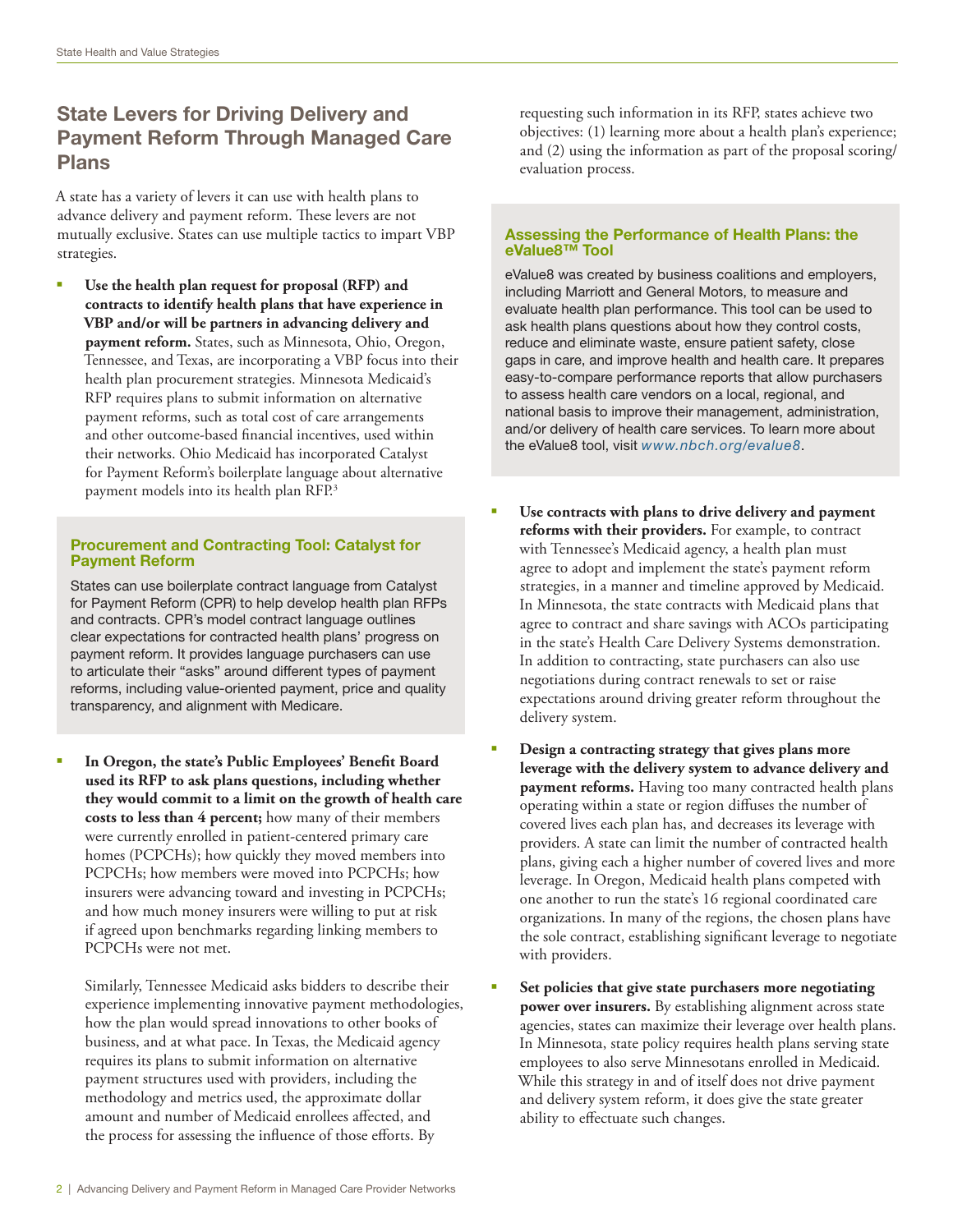#### Leveraging Health Plans to Purchase Greater Value From Hospitals in Rhode Island

To address the lack of payment reform in the state, the Rhode Island Office of the Health Insurance Commissioner instituted payment reforms that were included in all new health plan contracts with hospitals. These included:

- Limited rates of increase;
- § Quality incentives;
- **Efficiency-based units of service; and**
- Requirements that contracts must have language for administrative simplification, transitions of care, and transparency.
- § **Develop legislation, regulations, or policies that drive delivery and payment reform throughout the delivery system.** States can use legislative and regulatory authority to create and adopt new integrated care models, such as medical homes, health homes, or ACOs, with alternative payment arrangements. For example, New Jersey passed legislation in 2011 that gave Medicaid health plans the option of contracting with ACOs under an alternative payment arrangement. In Texas, the legislature recently passed legislation to require managed care plans to develop qualitybased payment systems that align payment incentives for high-quality, cost-effective care. In Rhode Island, the Office of the Health Insurance Commissioner established a cohesive, long-term strategy to purchase greater value from the health care system, which included four aggressive regulatory standards that insurers had to adhere to as a condition of having their commercial health insurance premiums approved. These conditions included:
	- Increasing the portion of commercial medical spend going to primary care to 10.5 percent over five years;
	- Supporting and expanding the state's all-payer, patientcentered medical home initiative;
	- Providing supplemental electronic health record adoption incentive payments to providers; and
	- Addressing hospital payment reform through six contract elements for commercial contracts.<sup>4</sup>
- § **Increase transparency of quality and cost information.**  At the recent National Summit on Transparency in Health Care Cost, Prices, and Quality, sponsored by the Robert Wood Johnson Foundation, national experts agreed that transparency of information must be linked to payment reforms and culture changes that shift providers from volume-based to value-based payment.<sup>5</sup> States have the authority to drive greater transparency of quality and cost information throughout their health plans. For example, 11 states have existing all-payer claims databases to aggregate

and report statewide data on diagnoses, procedures, care locations, and provider payments.<sup>6</sup> States can use their regulatory authority to compel commercial and public insurers to share data. For instance, Vermont law requires the collection of data on Vermont residents from commercial health insurers (including third-party administrators, pharmacy benefit managers, hospitals and health systems, administrators of self-insured or publicly insured health benefit plans, etc.) and Vermont's Medicaid program.

# Levels of Application With Health Plans

States can adopt varying approaches to advance reforms, from laissez faire to more prescriptive.

§ **Assume the plans will purchase value on their own.** The simplest and most hands-off approach is for the state to assume that health plans are advancing reforms within their provider networks on their own. Forward-thinking health plans recognize that the industry is moving away from FFS for many reasons and are proactively choosing to do the same. Furthermore, in some markets, providers are taking the lead in seeking alternative payment methods. For example, in states like Minnesota and Oregon, federally qualified health centers are advocating for global payments in exchange for greater accountability for the quality and cost of patient care.

But the hands-off approach can also protect the status quo. If a plan is making an acceptable financial margin with an existing FFS delivery system, it is rational that a plan would not voluntarily change.

Interviewees noted several other downsides when the state does not use its purchasing power to drive common vision and expected outcomes. State purchasers may help perpetuate fragmented delivery and payment reform strategies, which can lead to inefficiencies in reform efforts, confusion for providers, and delays in progress. Furthermore, when states do not communicate a strategy on the front end, they will likely have to adopt more aggressive oversight on the back end through data analytics and/or public reporting to confirm that plans are implementing alternative payment methods with providers.

§ **Set the larger vision and required outcomes, while giving plans the flexibility to determine how they achieve those outcomes.** Most interviewees felt that states should establish the vision and expected outcomes, but give plans the flexibility to determine how to achieve the expected outcomes. (For more insights on strategically setting the vision, refer to the strategic considerations guide*.*) Once the state has set the strategic vision, it can give each plan the flexibility to operationalize it.

For example, Arizona's Medicaid program has developed a plan to achieve payment modernization. It requires its plans to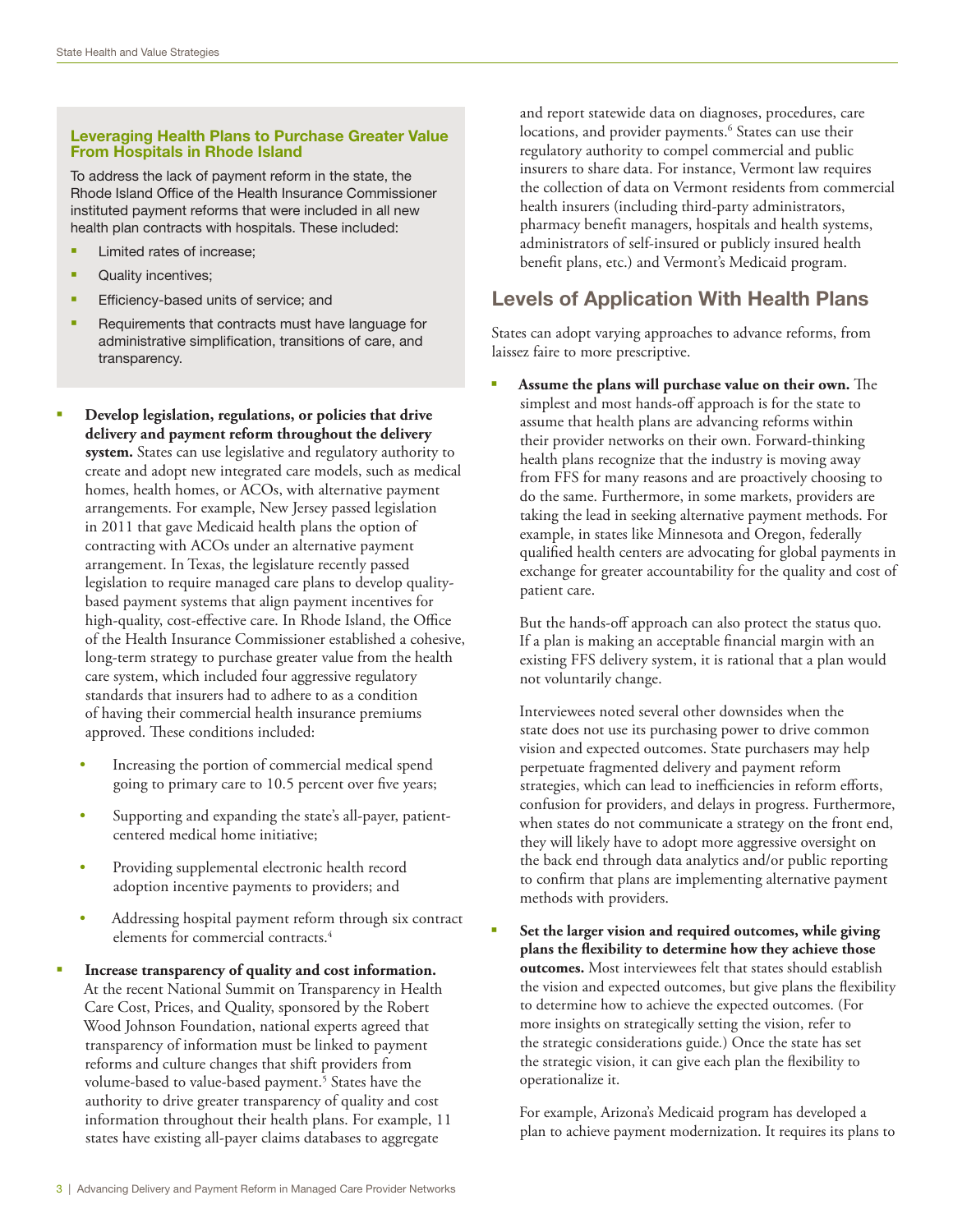link at least 5 percent of revenue to a shared savings or other alternative payment arrangement with its provider network. The state withholds 1 percent revenue to achieve plan compliance with this requirement. Each plan then determines how it will achieve the goal within its network of advancing providers along the continuum of greater accountability.

§ **Encourage and/or sanction—but stop short of requiring plans to participate in VBP efforts.** A state can use financial or other incentives to persuade health plans to advance system reforms. Health plan engagement may vary based on the size and type of the incentive offered and/or the plan's capacity. For example, the capacity of a smaller, Medicaidonly plan in a single market to bring reforms to its provider network may be more limited than a larger plan with other product lines operating in multiple markets. States that have strong partnerships with plans may be in the best position influence change without having to require it.

The Medicaid agency in Pennsylvania automatically makes an efficiency adjustment to each plan's capitation rate based on the assumption that the health plan will work with its providers to reduce inappropriate utilization (e.g., inappropriate emergency department use). The agency identifies the level of inefficiency via analysis of each plan's claims data. It is then up to the plan to determine whether and/or how it will take action to get greater value from its delivery system.

A state should seek input from its plans and providers about what would motivate their behavior to participate in system reform. For example, a plan might be motivated to adopt episode-based payments if it is allowed to keep a portion of the savings generated from the alternative payment, rather than have its future capitation rates reduced. Or, a plan might be motivated if the state supports plans that seek repayment from providers who exceed their episode-based payment. Plans would also want to understand the type and amount of support providers would need to implement these changes. For example, plans would need to know what kind of information providers would need and how often, so that they can make more informed medical management decisions.

§ **Set payment strategies and require plans to adopt them.**  A state can take a more prescriptive approach by setting payment terms and then require health plans to adopt them. A state might take this route if health plans have been obstacles to delivery system reform. This approach may also infuse competition into the health care system, particularly when reforms (e.g., ACOs or health homes), may be perceived as having potentially overlapping responsibilities with health plans.

Examples of states that have worked directly with their delivery system to drive VBP include:

- The state of Maryland has been setting private and public sector hospital prices for decades, which health plans are required to use when reimbursing hospitals.
- In South Carolina, the Medicaid agency in partnership with commercial payers will not reimburse for early elective deliveries, defined as prior to 39 weeks gestation. In this case, the evidence linking poorer quality outcomes and higher costs for early elective deliveries was clear and compelling. The provider type and service are very targeted, so there is less need to give plans wide berth to determine how to effect change.

### Assessing the Effect of Health Plan Efforts

States can set goals for health plans around advancing VBP alone, or states and plans can set goals together. A companion to this document, *Advancing Delivery and Payment Reform in Managed Care Provider Networks: Strategic Considerations for State Purchasers*, provides insights on setting long-term goals for VBP. A plan can agree to goals as part of the proposal process, during contract negotiations or the contract renewal process, or as part of its ongoing partnership with the state.

#### Performance Measures and Tracking Progress

Each goal should be linked to one or more performance measures. Examples of measures include:

- Trends in the growth rate of costs;
- Utilization of specific high-cost services (e.g., avoidable readmissions);
- Members directly connected to medical homes, ACOs, etc.;
- Average spending per member;
- Plan revenue tied to alternative payment arrangements;
- Providers receiving value-based payments; and
- Covered lives receiving care from providers with outcomesbased payment arrangements.

While performance measures should be consistent across the health plans, how and when each plan achieves progress toward the overall goals will vary. For example, as noted above, plans will vary in how aggressively they are able to shift providers away from FFS reimbursement arrangements.

The state can develop a scorecard or dashboard report that tracks health plan progress against the performance measures. The state and/or plan can calculate the plan's performance and update and discuss the scorecard or dashboard report on a regular basis (e.g., quarterly or biannually).